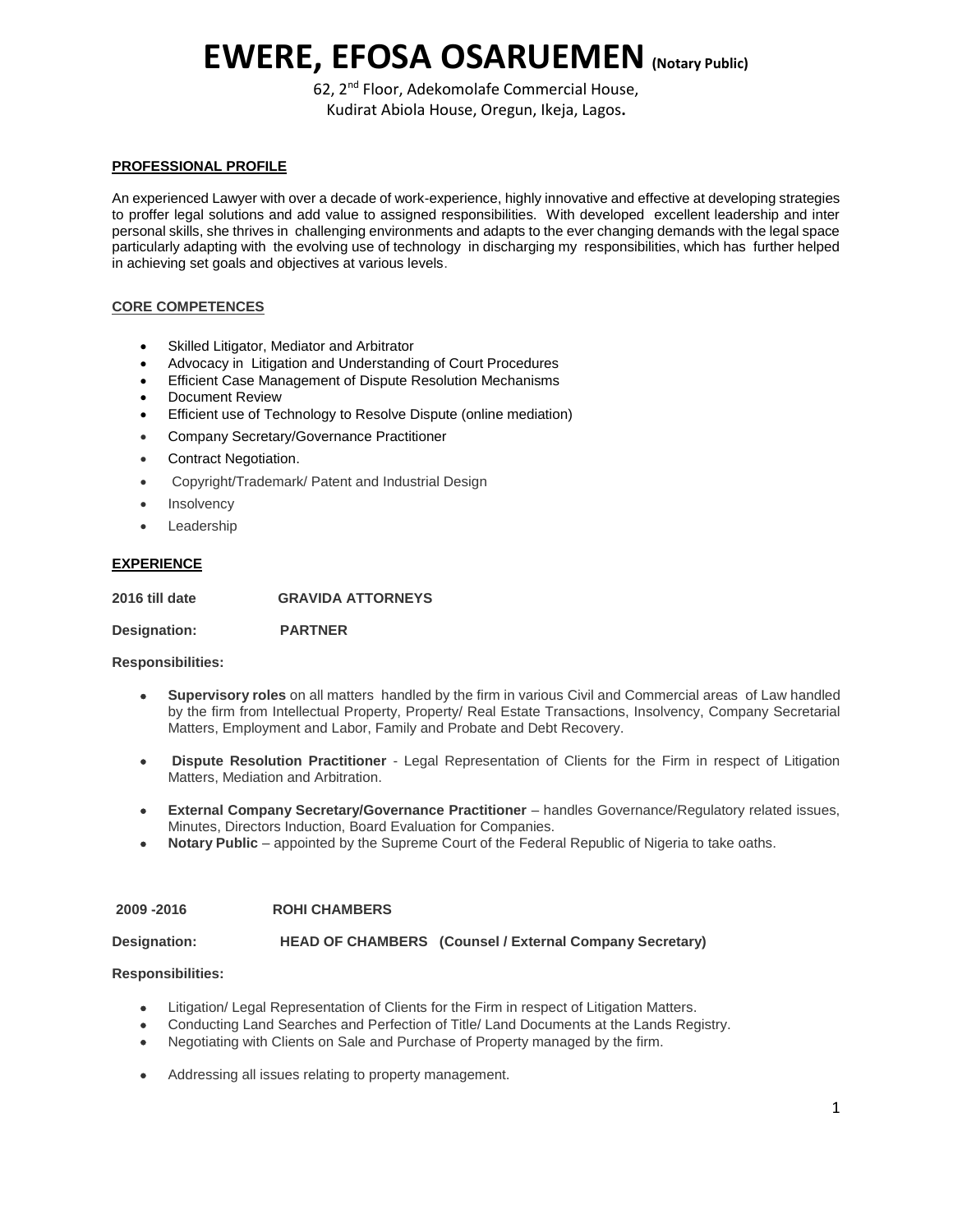- Review and Drafting of legal documents
- Legal research / writing of legal opinions utilized for drafting Court processes and Legal Documents.
- Company Secretarial Matters which includes but not limited to ensuring Client's compliance with requisite legislation , writing minutes of meetings, registration/incorporation, filing of company concerns, regulatory and corporate governance.
- Advising Clients in the area of Intellectual Properties (Trademark & Patent, Copyright) as well as facilitating the registration process.
- Debt Recovery

**2007/2009 ALEGEH & CO.** 

**Designation: Associate**

#### **ACADEMIC QUALIFICATIONS**

**2006-2007** Nigerian Law School, Bwari Abuja. (B.L) ( March Set) **1998-2004** University of Benin, Edo State. (L.L.B (Second Class Lower Division) **1991-1997** Sacred Heart Girls' Model Secondary School, Ubiaja, Edo State. (S.S.C.E.) **1984-1991** University of Benin, Staff School, Benin City.

## **TRAININGS**

- Basic Certificate in Leadership (Daystar Leadership Academy)
- An Introduction Course to International Centre for Settlement of Investment Disputes **(ICSID)**
- Online Mediation Training

## **PROFESSIONAL CERTIFICATIONS**

- Institute of Chartered Secretaries and Administrators of Nigeria (**Fellow)**
- Business Recovery and Insolvency Practitioners of Nigeria **(Associate)**
- The Chartered Institute of Arbitrators (UK) Nigeria Branch **(Fellow)**
- Certificate of Training and Proficiency in Alternative Dispute Resolution (**P.N.M)**
- **Certified Corporate Governance Auditor.**

## **AFFILIATIONS**

- **•** Institute of Chartered Secretaries and Administrators of Nigeria (ICSAN)
- Business Recovery and Insolvency Practitioners of Nigeria **(BRIPAN)**
- The Chartered Institute of Arbitrators (UK) Nigeria Branch **(CIARB**)
- Certificate of Training and Proficiency in Alternative Dispute Resolution (**Professional Negotiators and Mediators)**
- Women in Management, Business and Public Sector (**WIMBIZ**)
- Nigerian Bar Association (**NBA**)
- Section of Business Law, Nigerian Bar Association (**SBL**)

#### **PROFESSIONAL ACTIVITIES**

#### **Member Editorial Board –**